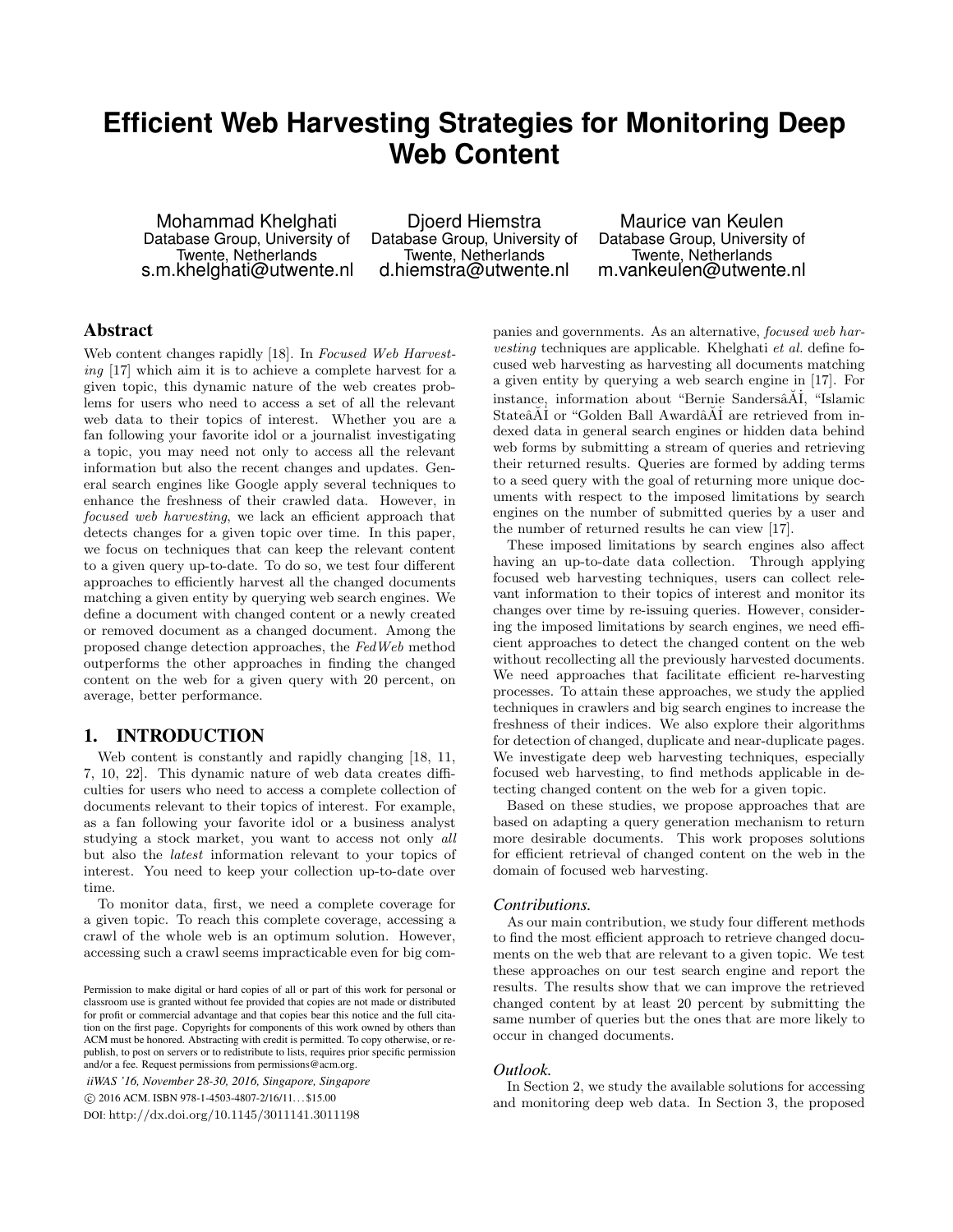techniques for efficient re-harvesting are introduced. The results of testing these methods on our test set is presented in Section 4. Section 5 draws conclusions and discusses further future work.

# 2. LITERATURE STUDY

Recent studies on accessing deep web data mainly focus on harvesting websites requiring form submissions [2, 20, 13, 8], studying the web forms to achieve an efficient data access approach. For example, Madhavan et al. [20] investigate how to identify the values and types of different web form fields and how to efficiently navigate the search space of possible form input combinations to avoid unnecessary submissions leading to a more efficient source sampling process. Although the goal of these studies is not entity focused harvesting, the idea of devising different query generation plans in querying a data source is relevant. These studies focus on the features of forms and, require additional form analysis and extra domain knowledge.

A deep web data access is mainly performed through query based sampling referred to as QBS. In QBS, by sending a query to a search engine, the set of returned results is considered as a sample of documents [5]. To form these queries, query expansion techniques are applied. Query expansion is the process of reformulating a given query with the goal of getting a better query, a query that is more likely to retrieve relevant documents [9]. One of the query expansion techniques is pseudo-relevance feedback that assumes that terms in retrieved documents are useful for expanding the original query. The criteria for selecting these terms can be based on a number of different features of documents and terms [9].

The idea of monitoring deep web content is discussed in several papers [19, 14, 1, 3, 6] which mostly focus on rerunning web data access approaches. Boncella et al. [6] provide an overview of how monitoring web data can be useful for competitive intelligence such as detecting cognitive hacking attacks on companies. Abiteboul [1] also discusses different aspects of monitoring both surface web and deep web data but without suggesting practical approaches. None of these studies focus on efficiency in monitoring change in deep web sources while highly limited resources of harvesting processes impose the need for efficient techniques.

Recent business applications for monitoring web data such as *BrightPlanet Deep Web Monitor*<sup>1</sup> (example of a deep web harvester) and *Google Aerts*<sup>2</sup> (example of a surface web monitoring tool) perform similarly based on a regular rerunning of their indexing or harvesting processes. Google Alerts alerts users for their topics of interest when new results for a given query are added to Google. Bharanipriya et al. [4] also discusses a number of harvesting tools that can monitor web pages by following the same principle of regular revisiting.

# 3. SOLUTION FOR WEB CONTENT MON-ITORING

As the first step to monitor web content changes, in focused web harvesting, we need a complete collection of relevant documents at hand. We use the introduced Comb.LB-FB method in [17, 16] to collect the first set of relevant documents. Comb.LB-FB is an efficient approach for focused web harvesting based on using a predetermined list of words and extracted content from previous search results.

After a predetermined time, set to two weeks in our experiments, we perform the second harvest. We re-harvest documents with the same queries to have a baseline for detecting changes. This second re-harvest is called SecondCrawl in our experiments. We define a changed document as a document with changed content compared to its previously retrieved version or a completely new retrieved document. Based on this definition, we detect and count the changed documents in SecondCrawl. We compare the content of two pages based on the discussed Shingle-Jacquard technique in Section 4.1.

In this work, our goal is to implement approaches that detect and harvest changed pages efficiently. Our proposed approaches are based on expanding a seed query (given entity). To expand a seed query, we favor terms that, in general, generate fewer duplicates and bigger samples and result in more changed and fewer unchanged pages. To find these terms, we focus on approaches inspired by pseudo-feedback methods for query expansion. In this method, the extracted content from previously retrieved documents is the source for a query generation process. Therefore, we employ different strategies such as analyzing the extracted content of returned results by a search engine and also lists of words from external corpora to expand a seed query. The proposed approaches are discussed in the following sections.

# 3.1 Most frequent from changed documents

In this method, the terms to form queries are selected from the content of previously retrieved pages. From these retrieved pages, the ones that are detected as changed pages are used for terms selection. Among the extracted terms from these changed documents, we select the terms with higher frequencies as they increase the chance of returning more results and therefore, bigger samples.

This method submits a seed query to a test search engine and detects the changed documents. The most frequent word in those changed documents is selected to be added to a seed query. The final step is submitting this formed query to a search engine. With the new results obtained from this query submission, these steps are repeated and new queries are formed and submitted. For example, for the given entity "PhD Comics", the term "graduate" appears as the most frequent term in returned changed documents. The next step is submitting "PhD Comics"+"graduate". This approach is called MostFreq method.

#### 3.2 Least frequent from changed documents

The LeastFreq approach performs on the same basis of MostFreq but instead of selecting the most frequent terms, the least frequent ones are selected to reformulate queries. These least frequent terms have higher chances of reducing duplicates among changed documents.

#### 3.3 Combined list and feedback from new documents

The most and the least frequent terms represent extreme cases of increasing chances of having either bigger samples or fewer duplicates. To reach a balanced approach, we need to determine a specific frequency between these two extreme

<sup>1</sup>https://www.brightplanet.com/solutions/deep-webmonitor

<sup>2</sup>https://support.google.com/alerts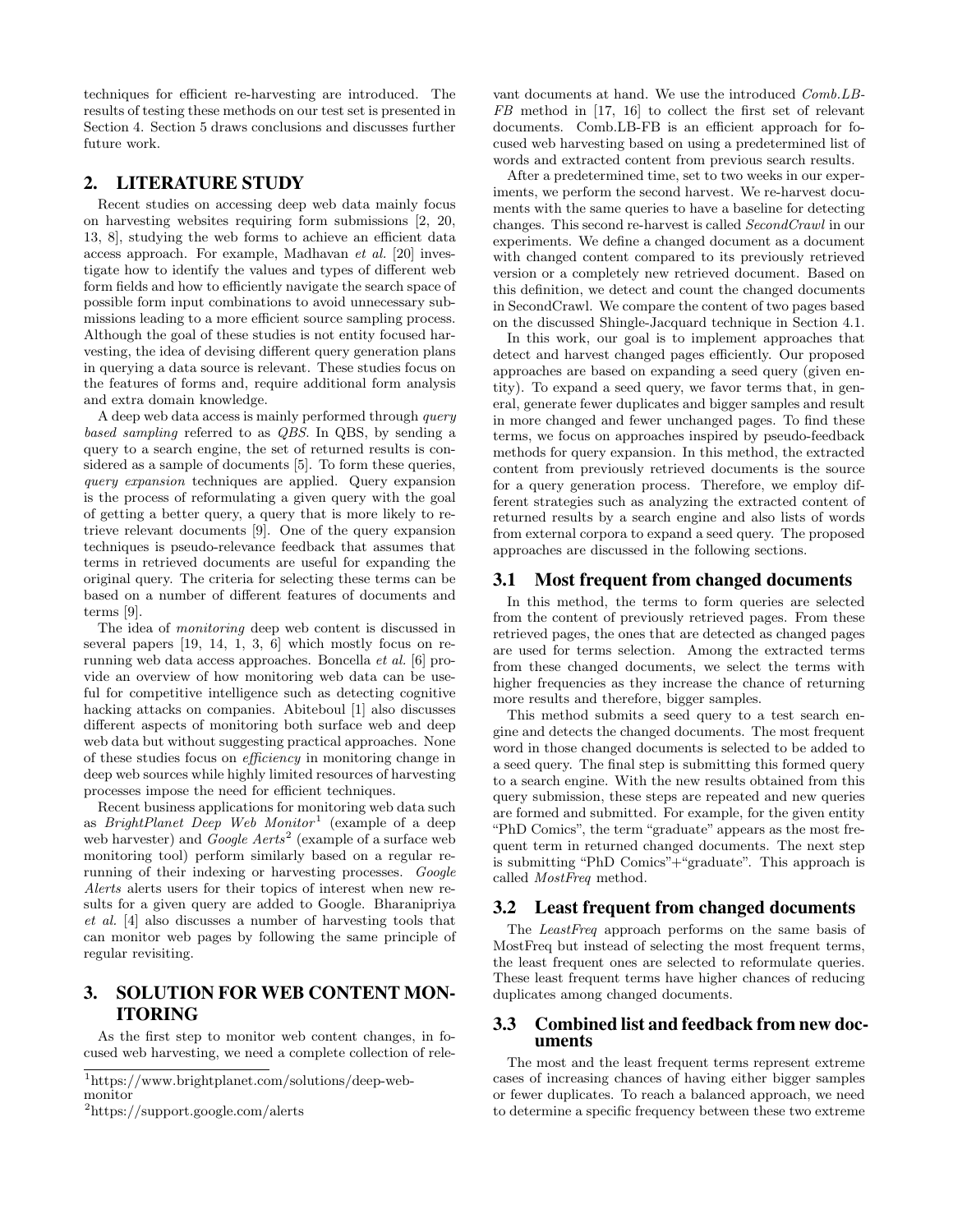cases for a term selection.

To do so, through Equation 1, with the size of a search engine  $size^{SE}$  and the number of matching documents to a seed query  $|R^{\text{Coll}}|$ , we can calculate a frequency  $|\text{Sample}^Q|$ to select terms from an external corpus. If the search engine size is unknown, we can estimate its size through approaches introduced by Khelghati et al. [15].

$$
\frac{|R^{\text{Coll}} \cap \text{Sample}^Q|}{\text{size}^{\text{SE}}} = \frac{|R^{\text{Coll}}|}{\text{size}^{\text{SE}}} \times \frac{|\text{Sample}^Q|}{\text{size}^{\text{SE}}},
$$
\nwhere  $|R^{\text{Coll}} \cap \text{Sample}^{\text{Query}}| = l$ \n
$$
\longrightarrow |\text{Sample}^Q| = \frac{l \times \text{size}^{\text{SE}}}{|R^{\text{Coll}}|}
$$
(1)

The suggested approach calculates a specific frequency and creates a list of terms with this frequency from an external corpus (a list-based approach). Then, the terms from this list that also appear in the previously retrieved content (feedback-based approach) are selected to expand a given seed query [17].

To apply this approach to retrieve changed documents, instead of selecting terms from the previously retrieved content, a term is used for query reformulation if it appears in the changed content and it is also present in the extracted list from an external corpus. This technique is called Combined approach.

#### 3.4 FedWeb

In FedWeb method, we analyze different versions of crawls of the web collected in different time points. The goal of this analysis is to detect changed documents and find the list of most representative words of this set of changed documents. We analyze two different versions of FedWeb collection to find a list of words that are more common in changed documents than unchanged ones. To expand a seed query in FedWeb approach, we choose a term from a list of words that are representatives of the changed documents in Fed-Web collection.

To find a list of the most representative terms for changed documents, we apply a Transformed Weight-normalized Complement Naive-Bayes (TWCNB) classifier [21], implemented by Mahout [12], that seeks to maximize term weights on the likelihood that they belong to one class and do not belong to other classes [21]. In this classifier, documents are represented as vectors. The set of these vectors is shown as  $\vec{d} = (\vec{d_1}, ..., \vec{d_n})$ . Each document vector  $\vec{d_1}$  has a label  $y_i$ . For any document in this set,  $d_{ij}$  is the count of word i in document  $d_i$ . By defining a smoothing parameter  $\alpha$  for all words in the vocabulary and applying TF-IDF transformation and L2 length normalization, we can assign each term with a corresponding weight as shown in the following steps [21].

As the fist step, TF and IDF transformations and L2 length normalization of  $\overrightarrow{d}$  are calculated by applying formulas in Equation 2. In Equation 2,  $i$  and  $m$  are counters for terms and  $j$  and  $k$  represent document numbers. In this equation, we define  $\delta_{ij}$  as 1 if word i occurs in document j and 0 otherwise.

$$
TF(d_{ij}) = \log (d_{ij} + 1)
$$
 (TF transformation)

(2a)

$$
IDF(d_{ij}) = TF(d_{ij})(\log \frac{n}{\sum_{k=1}^{n} \delta_{ik}})
$$
 (IDF transformation) (2b)

$$
LN(d_{ij}) = \frac{IDF(d_{ij})}{\sqrt{\sum_{m=1}^{t} (IDF(d_{mj}))^2}} (Length normalization)
$$
\n(2c)

As the second step, to train a classifier for  $(\vec{d}, \vec{y})$ ,  $\vec{y} =$  $(y_1, ...,$ 

 $y_n$ ), we calculate the weight  $w_{ci}$  of term i for label c, as shown in Equation 3. In this equation,  $\alpha$  is the smoothing parameter and is set as  $\sum_{i=1}^{t} \alpha_i$  with  $\alpha_i = 1$  for all words.  $\hat{\theta}_{ci}$  is the estimated probability that term i occurs in class c and do not belong to other classes.

$$
\hat{\theta}_{ci} = \frac{\sum_{j:y_j \neq c}^{n} d_{ij} + \alpha_i}{\sum_{j:y_j \neq c}^{n} \sum_{m=1}^{t} d_{mj} + \alpha}
$$
\n(3a)

$$
w_{ci} = \log \hat{\theta}_{ci} \tag{3b}
$$

$$
w_{ci} = \frac{w_{ci}}{\sum_{i} |w_{ci}|} \qquad \qquad \text{(Weight normalization)} \qquad (3c)
$$

To train this classifier, we need documents with assigned labels. We define two changed and unchanged labels. We compare the content of documents through Shingle-Jacquard text comparison technique. Based on the results of these comparisons, documents are assigned with changed or unchanged labels. Our trained classifier had an accuracy of %86.91. When the training is done, the classifier calculates the list of representing terms for each category [21]. After calculating these weights for all the terms in documents that belong to the changed documents category, the terms are ordered based on their weights. The top terms of this list are used to form queries to retrieve changed documents in our experiments. This method is referred as FedWeb approach.

# 4. EXPERIMENTS AND RESULTS

In our experiments, we run the proposed approaches on a test search engine to detect changed documents based on our change definition.

#### 4.1 Experiments settings

We test our approaches on a real search engine. In these experiments, Google is considered as our test search engine. We believe Google is one of the most representative collections of the web including a wide range of domains and many entities. Although we target Google, there is no limitation on applying these approaches on other websites as far as they provide keyword-search.

Entities test set In our experiments, around 30, 000 queries were submitted to download information for four different entities ("VitolâĂİ, "Ed BrinksmaâĂİ, "PhD ComicsâĂİ, and "Fireworks Disaster $\tilde{A}$  $\tilde{A}$  $\tilde{I}$ ) for the first round. These entities represent diverse types; Company, Person, Topic and Event. In addition to difference in type, we cover entities with the estimated numbers of matching results ranging from  $2 \times 10^4$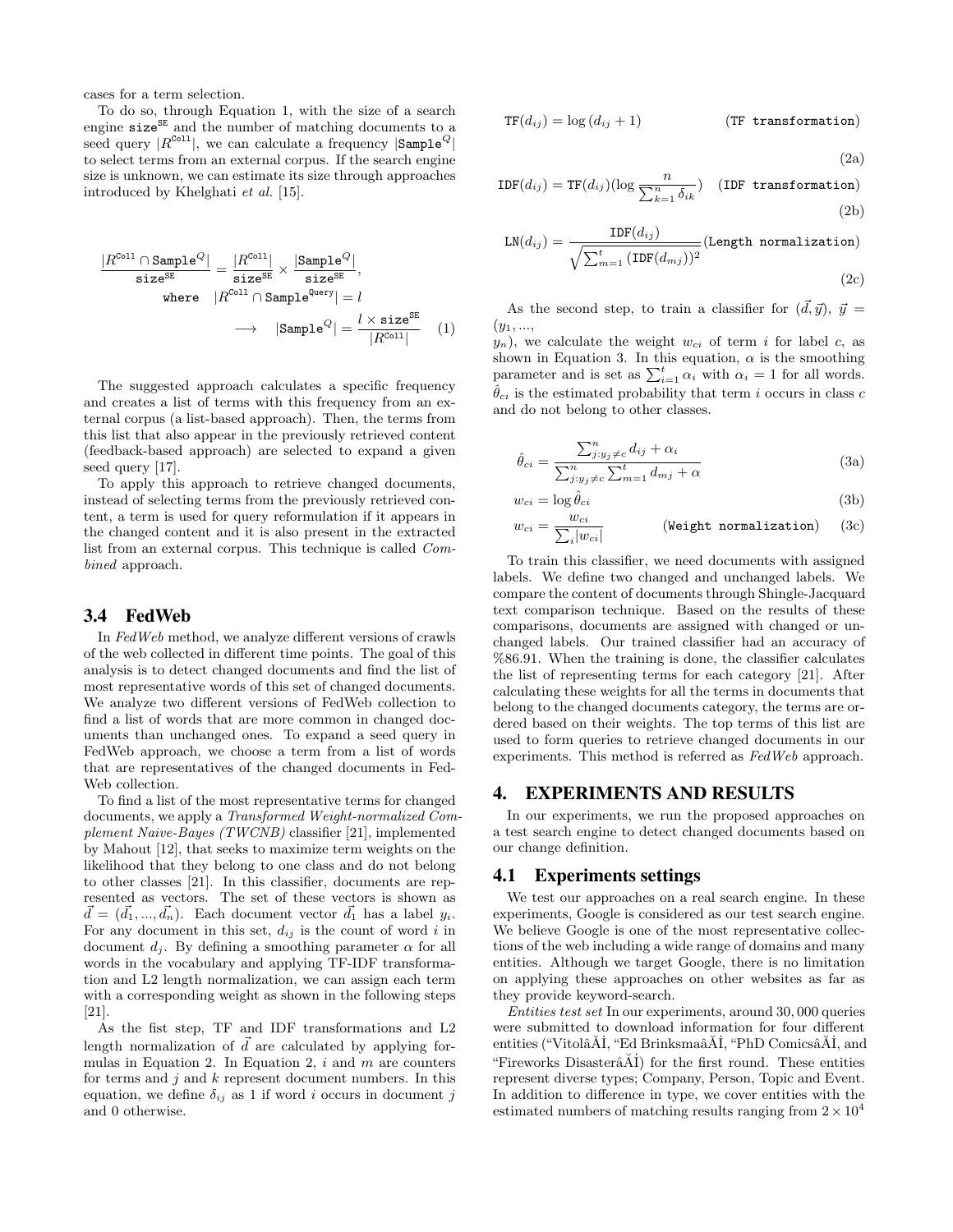to  $5 \times 10^5$ . These numbers are based on Google search estimates of matching documents.

Evaluation metric To assess approaches for returning changed documents, we need a metric that considers the differences in numbers of matching documents and change rates of entities. To do so, in Equation 4, we average the percentage of changed documents that a given approach Appr. returns for all the entities through dividing the number of returned changed documents by that approach for an entity E, CDocs $_{\text{Appr. }E_i}$ , by the total number of found changed documents for that entity  $\texttt{TotalCDoes}_{E_i}$ . This division is repeated for all the entities in the test set and averaged.

$$
\text{Evaluate}(\text{Appr.}) = 100 \times \frac{\sum_{i=1}^{|\text{TestSet}|} \frac{|\text{CDCOSAppr.} E_i|}{|\text{TotalCDocs} E_i|}}{\text{TestSet}} \tag{4}
$$

Detection of changed content In our experiments, we define two documents as near-duplicates by computing a Jacquard coefficient with a preset threshold of 0.9. We fix  $k = 3$  as the shingle size. Let  $\text{Shingle}(Doc_A)$  be the set of shingles in  $Doc_A$  and Shingles(Doc<sub>B</sub>) the set of shingles in Doc<sub>B</sub>. We compute Jacquard coefficient through Equation 5. We extract the texts from web pages with similar URLs, calculate shingle sets of each document and save the fingerprints of shingles. For each pair of documents, if the Jacquard coefficient does not exceed the predefined threshold, we consider the pages as changed documents.

$$
Jacquard\_Coefficient(Doc_A, Doc_B) =
$$
\n
$$
\frac{|\text{Shingles}(\text{Doc}_A) \cap \text{Shingles}(\text{Doc}_B)|}{|\text{Shingles}(\text{Doc}_A) \cup \text{Shingles}(\text{Doc}_B)|} \quad (5)
$$

# 4.2 Results

In this section, the results of applying the introduced approaches in Section 3 to the test entities (Section 4.1) are presented. To establish a comparison baseline, we send the exact same queries from the previous crawl after two weeks and refer to it as SecondCrawl. The idea is to see the amount of occurred changes on the web for the exact same information needs.



Figure 1: Performance of all the suggested approaches in returning changed documents for all test entities calculated through applying Equation 4

In Figure 1, the performances of all the introduced ap-

proaches in Section 3 in retrieving changed documents are compared. In this figure, for each submitted query, the defined evaluation metric in Equation 4 is calculated for all the approaches. This equation averages performances of an approach over all the entities for each query submission. For each query, the number of retrieved changed documents from all the previously submitted queries, up to and including that query, is divided by the total number of changed documents accumulated for a given seed query (test set entity) through all harvesting tasks. This is calculated for all the entities and averaged. This average is defined as the performance of an approach in retrieving changed documents for all the tested entities. As shown in Figure 1, FedWeb approach outperforms the other approaches by at least 20 percent more changed documents retrieval. In following, we discuss the reasons behind this performance and mention our findings.

# 5. CONCLUSION AND FUTURE WORK

Our goal in this paper was to find efficient approaches to monitor web data for a topic of interest over time. In an ever-changing environment, devising efficient methods that can detect and retrieve changed web data for a given topic, from search engines imposing access limitations, is a challenging task. To address this challenge, we proposed four different approaches to efficiently harvest changed documents matching a given entity by querying a web search engine. Among these approaches, FedWeb approach outperformed the others. FedWeb, which is based on a set of representative terms of changed documents in FedWeb data collection, produced more unique changed documents while tested on the tested search engine and entities. This approach performed the best, with at least 20 percent difference from the other tested approaches, in returning more unique changed documents with the same number of queries.

In general, the results of this investigation show that monitoring web data in focused deep web harvesting can highly benefit from adapting query generation mechanisms to detect and retrieve changed content efficiently. We showed that instead of re-running harvesting processes, with a welldesigned strategy, more changed documents can be retrieved with the same costs which is important in an environment of access limitations and limited resources.

#### *Future work.*

In this work, we investigated the effects of the frequency of words, presence of a word in retrieved documents and representative terms of changed documents in selecting the terms to form the best next query to submit. In addition to these factors, we consider a number of issues such as dependency of a query candidate to all previously submitted queries or further analysis of returned results by applying techniques such as entity extraction, entity disambiguation and text parsing, as important factors that need to be studied as future work to reach more efficient change detection techniques. As another future work, while we chose FedWeb collection which focuses on search engines in this work, we can consider ClueWeb or Common Crawl data collections. By analyzing two different versions of a large web crawl, we can either assign weights to websites representing their corresponding numbers of changed pages or train a classifier for terms and changed documents. Either through these weights or the classifier, we can select terms to expand a